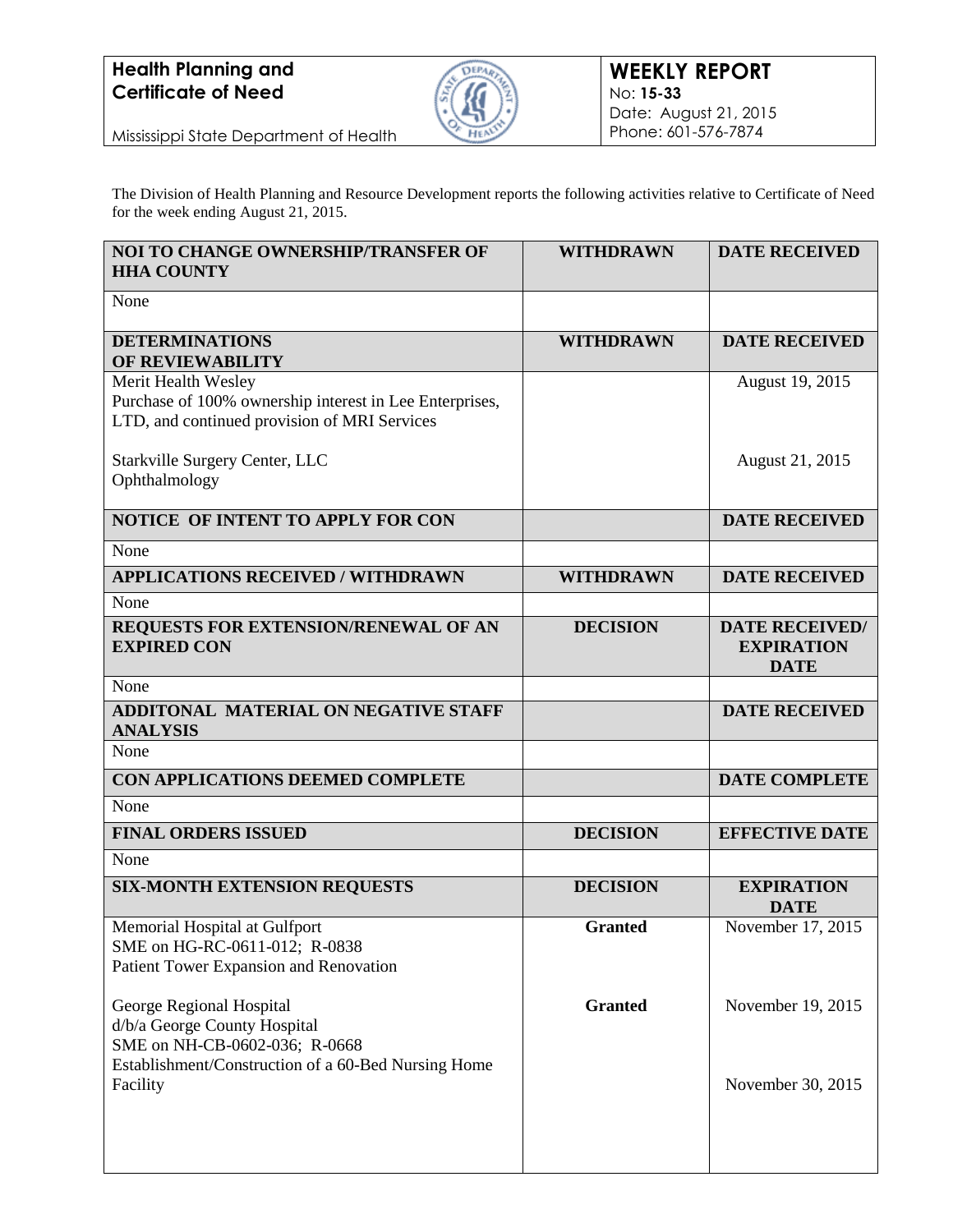Mississippi State Department of Health



#### **WEEKLY REPORT** No: **15-33**

Date: August 21, 2015 Phone: 601-576-7874

| Baptist Memorial Hospital-North Mississippi, Oxford   | <b>Granted</b>   | November 30, 2015 |
|-------------------------------------------------------|------------------|-------------------|
| SME on HG-CRF-0612-015; R-0860                        |                  |                   |
| Construction/Relocation and Replacement of 217-Bed    |                  |                   |
| Hospital/Services                                     |                  |                   |
| Fresenius Medical Care - North America, Inc.          |                  |                   |
| d/b/a RCG-West Point                                  |                  |                   |
| SME on ESRD-CO-0612-014; R-CO-0842                    |                  |                   |
| <b>Establishment of Satellite ESRD Facility</b>       |                  |                   |
|                                                       |                  |                   |
| Memorial Hospital at Gulfport                         | <b>Granted</b>   | December 21, 2015 |
| SME on HG-RC-0902-064; R-0594                         |                  |                   |
| West Building Renovation and Expansion                |                  |                   |
| Bedford Care Center - Warren Hall, LLC, Hattiesburg   | <b>Granted</b>   | December 24, 2015 |
| d/b/a Bedford Care Center - Picayune                  |                  |                   |
| SME on NH-RLS-0304-003; R-0643                        |                  |                   |
| Replacement/Relocation of a 120-Bed Nursing Home      |                  |                   |
|                                                       |                  |                   |
| Facility                                              |                  |                   |
| St. Dominic-Jackson Memorial Hospital, Jackson        | <b>Granted</b>   | December 28, 2015 |
| SME on HG-RC-1214-002; R-0876                         |                  |                   |
| Renovation of Operating Room East Area                |                  |                   |
|                                                       |                  |                   |
| Renal Care Group, Tupelo, LLC                         | <b>Granted</b>   | December 29, 2015 |
| d/b/a RCG of Central New Albany                       |                  |                   |
| SME on ESRD-NIS-0312-005; R-0854                      |                  |                   |
| <b>Establishment of Satellite ESRD Facility</b>       |                  |                   |
|                                                       |                  |                   |
| Clarksdale HMA, LLC                                   | <b>Granted</b>   | December 29, 2015 |
| d/b/a Northwest Mississippi Regional Medical Center,  |                  |                   |
| Clarksdale                                            |                  |                   |
| SME on HG-RC-0312-007; R-0853                         |                  |                   |
| Renovation/Expansion of Radiology Department          |                  |                   |
|                                                       |                  |                   |
| Ocean Springs Hospital                                | <b>Granted</b>   | December 30, 2015 |
| SME on HG-A-0311-005; R-0751-A                        |                  |                   |
| Construction of Observation Units and Outpatient      |                  |                   |
| Services Improvements                                 |                  |                   |
| HEARINGS DURING THE COURSE OF REVIEW                  | <b>REQUESTED</b> | <b>DATE</b>       |
| CON Review Number: HG-R-1207-031                      |                  | <b>SCHEDULED</b>  |
| Singing River Hospital, Pascagoula                    |                  |                   |
| SME on CON # R-0761                                   |                  |                   |
| Renovation of Emergency Department and Patient Care   |                  |                   |
| Area                                                  |                  |                   |
| Capital Expenditure: \$9,473,202                      |                  |                   |
| Effective Date: March 27, 2008                        |                  |                   |
| Extension Expiration Date: March 27, 2015             |                  |                   |
|                                                       |                  |                   |
| Requestor: Singing River Health System, d/b/a Singing | July 27, 2015    | To Be Scheduled   |
| River Hospital, Pascagoula                            |                  |                   |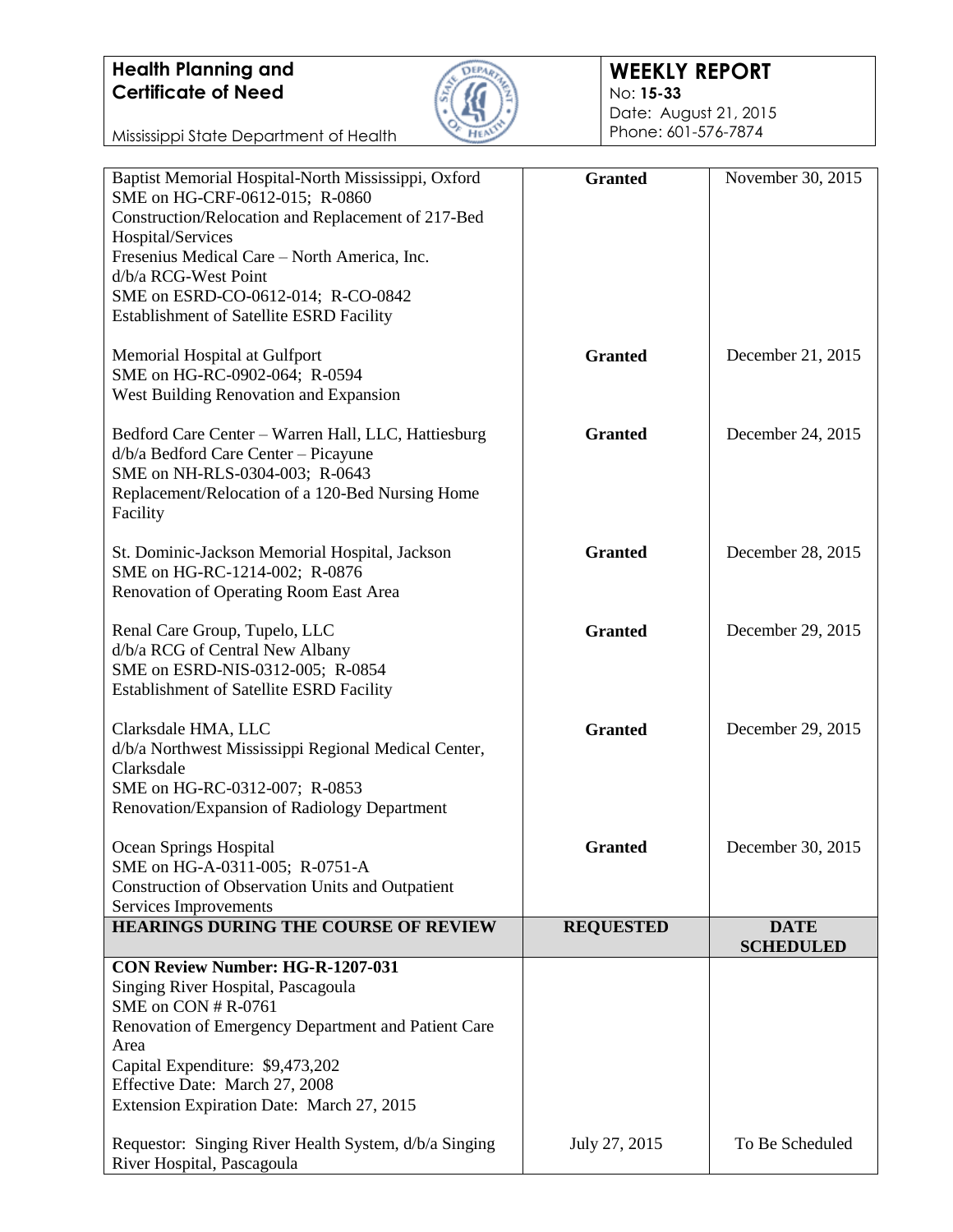

Mississippi State Department of Health

| <b>CON Review Number: HG-NIS-1214-021</b><br>River Oaks, LLC d/b/a River Oaks Hospital<br>Establishment of a Diagnostic Catheterization and PCI |                    |                    |
|-------------------------------------------------------------------------------------------------------------------------------------------------|--------------------|--------------------|
| Services and Acquisition of Related Equipment<br>Capital Expenditure: \$900,000<br>Location: Flowood, Rankin County, Mississippi                |                    |                    |
| Requestor(s): St. Dominic-Jackson Memorial Hospital                                                                                             | March 6, 2015      | July 27 – 31, 2015 |
| Mississippi Baptist Medical Center, Inc. d/b/a Mississippi<br><b>Baptist Medical Center</b>                                                     | March 11, 2015     |                    |
| <b>CON Review Number: ASC-NIS-0614-008</b>                                                                                                      |                    |                    |
| <b>Madison Physician Surgery Center</b>                                                                                                         |                    |                    |
| Establishment of a Multi-Specialty Ambulatory Surgery                                                                                           |                    |                    |
| Center                                                                                                                                          |                    |                    |
| Capital Expenditure: \$1,869,414.00                                                                                                             |                    |                    |
| Location: Madison, Madison County, Mississippi                                                                                                  |                    |                    |
| Requestor(s): Madison Physician Surgery Center                                                                                                  | September 10, 2014 | To Be Scheduled    |
| CON Review: HG-RLS-1210-039                                                                                                                     |                    |                    |
| Patients' Choice Medical Center, Raleigh                                                                                                        |                    |                    |
| Lease/Relocation of 10 Chemical Dependency Beds &                                                                                               |                    |                    |
| Offering of Adult Chemical Dependency Services                                                                                                  |                    |                    |
| Capital Expenditure: \$58,400                                                                                                                   |                    |                    |
| Requestor: Alliance Health Center, Meridian                                                                                                     | March 16, 2011     | To Be Scheduled    |
| CON Review: FSF-NIS-0610-025                                                                                                                    |                    |                    |
| Gumtree Imaging, LLC Tupelo                                                                                                                     |                    |                    |
| Acquisition/Establishment and Offering of MRI Services                                                                                          |                    |                    |
| Capital Expenditure: \$1,090,000                                                                                                                |                    |                    |
| Requestor: The Imaging Center at Gloster Creek Village                                                                                          | August 26, 2010    | To Be Scheduled    |
|                                                                                                                                                 |                    |                    |
| CON Review: ESRD-NIS-0908-031                                                                                                                   |                    |                    |
| Fresenius Medical Care-Calhoun City                                                                                                             |                    |                    |
| Establish/Const of a 6-Station ESRD Facility in                                                                                                 |                    |                    |
| <b>Calhoun County</b>                                                                                                                           |                    |                    |
| Capital Expenditure: \$462,471                                                                                                                  |                    |                    |
|                                                                                                                                                 |                    |                    |
| Requestor: Fresenius Medical Care                                                                                                               | March 9, 2010      | To Be Scheduled    |
|                                                                                                                                                 |                    |                    |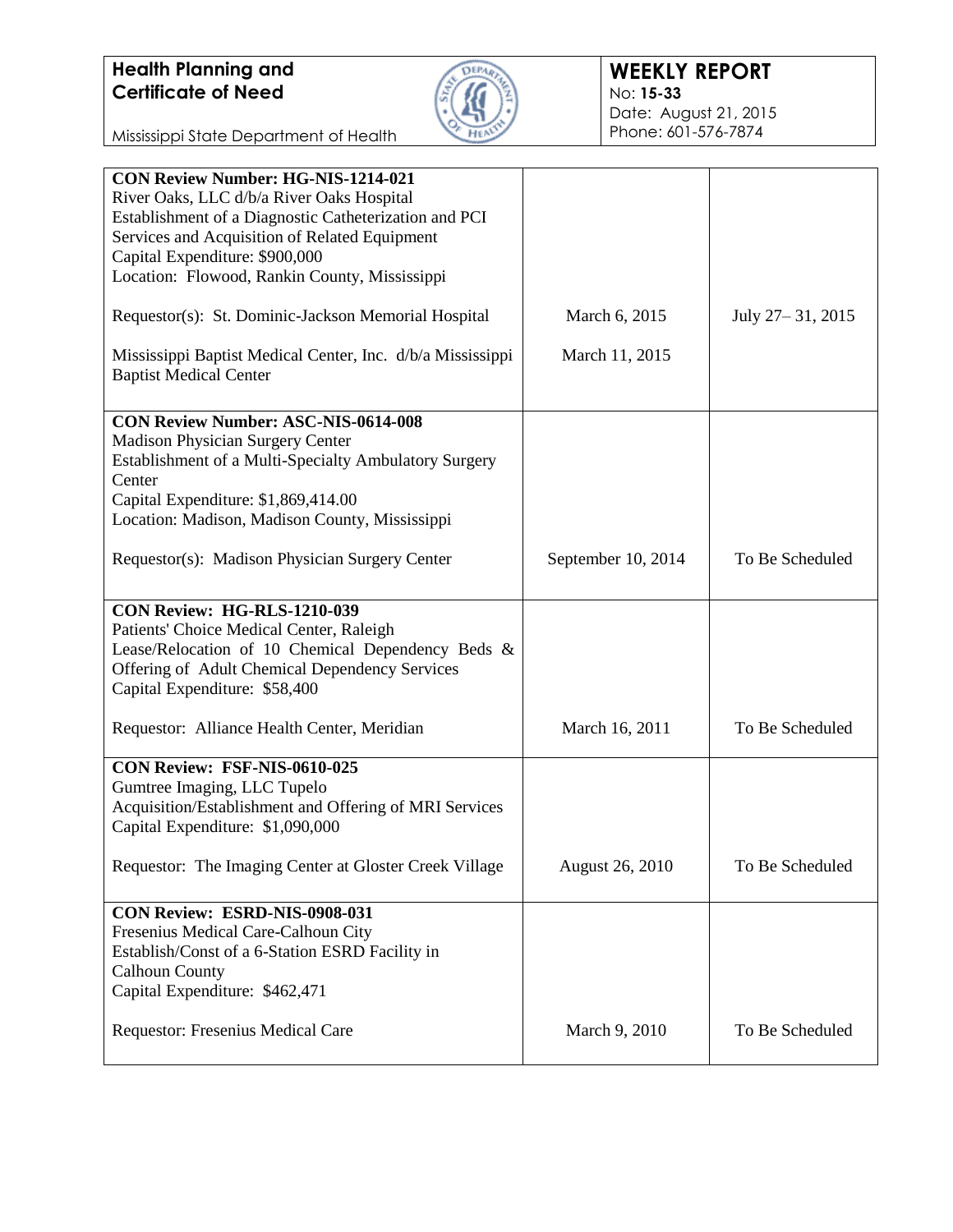

#### **WEEKLY REPORT** No: **15-33** Date: August 21, 2015 Phone: 601-576-7874

Mississippi State Department of Health

| CON Review: ESRD-NIS-0908-034                         |                  |                 |
|-------------------------------------------------------|------------------|-----------------|
| Fresenius Medical Care-West Point                     |                  |                 |
| Establish/Const of a 10-Station ESRD Facility in      |                  |                 |
| Clay County                                           |                  |                 |
| Capital Expenditure: \$380,000                        |                  |                 |
| Requestor: Fresenius Medical Care                     | March 9, 2010    | To Be Scheduled |
| CON Review: ESRD-NIS-0908:035                         |                  |                 |
| Fresenius Medical Care-Water Valley                   |                  |                 |
| Establish/Const. of a 6-Station ESRD facility in      |                  |                 |
| Yalobusha County                                      |                  |                 |
| Capital Expenditure: \$462,471                        |                  |                 |
| Requestor: Fresenius Medical Care                     | March 9, 2010    | To Be Scheduled |
| CON Review: FSF-NIS-0808-024                          |                  |                 |
| Advanced Medical Imaging of Greenville, LLC           |                  |                 |
| Provision of MRI Services in Washington County        |                  |                 |
| Capital Expenditure: \$0                              |                  |                 |
|                                                       |                  |                 |
| Requestor: Delta Regional Medical Center              | December 3, 2008 | To Be Scheduled |
| CON Review: FSF-NIS-0807-018                          |                  |                 |
| Desoto Imaging and Diagnostics, LLC                   |                  |                 |
| <b>Establishment of Mobile PET Services</b>           |                  |                 |
| Capital Expenditure: \$0                              |                  |                 |
| Requestor: Baptist Memorial Hospital - DeSoto         | December 3, 2007 | To Be Scheduled |
| CON Review: HG-NIS-1206-038                           |                  |                 |
| Laird Hospital, Inc.                                  |                  |                 |
| Offering of MRI Services at Rush Medical Clinic,      |                  |                 |
| Philadelphia                                          |                  |                 |
| Capital Expenditure: \$14,500                         |                  |                 |
| Requestors: Neshoba County General Hospital & InSight | May 2, 2007      | To Be Scheduled |
| <b>Health Corporation</b>                             |                  |                 |
| <b>CON Review: FSF-NIS-1006-031</b>                   |                  |                 |
| Starkville Orthopedic Clinic, Starkville              |                  |                 |
| Acquisition of MRI Equipment and Offering of Open     |                  |                 |
| <b>Orthopedic MRI Services</b>                        |                  |                 |
| Capital Expenditure: \$802,060                        |                  |                 |
| Requestor: Oktibbeha County Hospital                  | January 16, 2007 | To Be Scheduled |
| OTHER HEARINGS DURING THE COURSE OF                   | <b>REQUESTED</b> | <b>DATE</b>     |